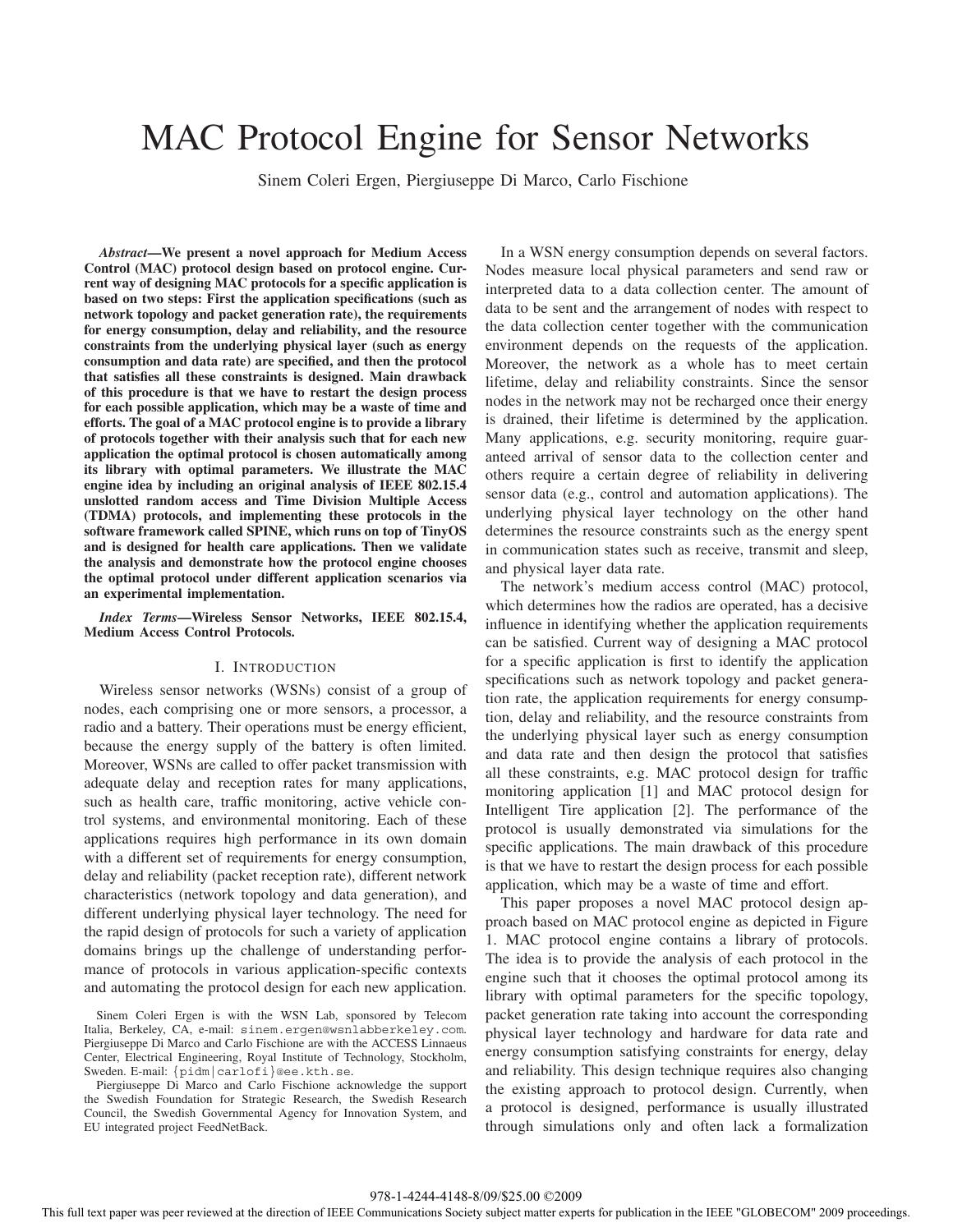of the protocol that would provide the necessary insights for optimal implementation in different scenarios [3]. In contrast to [3] that proposes an automatic creation of new protocols, the goal of this paper is to demonstrate how a more formal representation of existing protocols can be used to automatically generate an optimal protocol with optimal parameters for different applications.

The original contributions of this paper are three: First, we introduce the novel idea of MAC protocol engine and the procedure of choosing automatically the optimal protocol through the analysis of implemented protocols in the engine. Second, we illustrate the implementation of MAC protocol engine in SPINE software framework which has been created to decrease development time of WSNs for health care applications and improve interoperability by providing libraries, utilities and data processing functions. Third, we introduce the novel analysis of the unslotted IEEE 802.15.4 protocol to be used in the illustration of SPINE MAC Protocol Engine.

The rest of the paper is organized as follows: In Section II, a review of MAC protocols is presented. In Section III, the MAC protocol engine is described in more detail. Section IV illustrates the implementation of MAC protocol engine in the software framework called SPINE designed for health care applications by introducing the analysis of protocols and the implementation results. Section V concludes the paper.

## II. MAC PROTOCOLS FOR SENSOR NETWORKS

MAC Protocols for sensor networks fall into two categories: schedule-based protocols and contention-based protocols. Schedule-based protocols avoid interference by scheduling nodes onto different sub-channels that are divided either by time, frequency or orthogonal codes. In each slot, a nonconflicting set of nodes are allowed to transmit. Schedulebased protocols are more power efficient since they allow the nodes to enter inactive states until their allocated slots. However, they require complex control mechanisms for discovering the topology and keeping the nodes synchronized [1] and running the schedules efficiently [4].

Contention-based protocols on the other hand are based on competing for a shared channel rather than pre-allocating transmissions. A common MAC protocol used for sensor networks is the IEEE 802.15.4 standard [5]. The protocol is designed to minimize the energy consumption at the transmitter. On the other hand, to minimize the energy consumption at the receiver, idle listening should be minimized since it does not contribute to the operation of the network, yet it may require a relatively large amount of energy. Duty-cycling has been proposed as an effective mechanism for reducing idle listening. Duty-cycling MAC protocols are of two types: synchronous and asynchronous. Synchronous protocols, such as SMAC [6] and TMAC [7], are based on negotiating a schedule among the neighboring nodes to specify when the nodes are awake and asleep. Asynchronous protocols such as BMAC [8] and X-MAC [9] are based on preamble sampling.

In these methods, the receiver wakes up periodically to check whether there is a transmission and the sender, instead of coordinating the neighborsŠ wake up times, sends a preamble that is long enough to ensure the receiver wakes up during the preamble.

As we move from schedule-based protocols to contentionbased protocols, the reliability for packet transmissions decreases due to probabilistic channel access. However, the scalability and adaptivity of the system is better due to dynamic allocation of resources. Moreover, although the energy saving decreases due to unscheduled access, there is less overhead for synchronization and scheduling. The tradeoff between these two energy terms depends on network topology, data generation rate and physical layer constraints.

# III. MAC PROTOCOL ENGINE

The MAC protocol engine contains a library of protocols. Any MAC protocol developed for sensor networks can be included in this library. The engine takes as input the network topology and packet generation rate, the application requirements for energy consumption, delay and reliability, and the resource constraints from the underlying physical layer such as energy consumption and data rate. The protocol engine then chooses the optimal protocol among its library with optimal parameters for the specific topology, packet generation rate taking into account the corresponding physical layer technology and hardware for data rate and energy consumption satisfying constraints for energy, delay and reliability.

The implementation of MAC protocol engine requires the analysis of the protocols in the library. The library can include any subset of protocols described in Section II. The analysis should be provided for specifications and constraints we are interested in. The procedure of implementing a MAC protocol engine include the following steps:

- 1) Analysis of protocols in the library: The protocol performance is derived for the specific application requirements of energy, delay and reliability.
- 2) Validation of analysis: The formulations for the protocol performance are validated through analysis, simulation, and implementation.
- 3) Optimal Protocol Selection: The regions where each protocol is optimal for a specific energy, delay and reliability requirement is determined to be used in protocol selection.

# IV. CASE STUDY: SPINE

In this section we illustrate the idea of MAC protocol engine for the case of SPINE software for health care applications.

Sensor networks are expected to drive a health care revolution by providing outpatient monitoring, chronic disease management and elderly care. The wide range of applications include assisted living, activity recognition, fitness,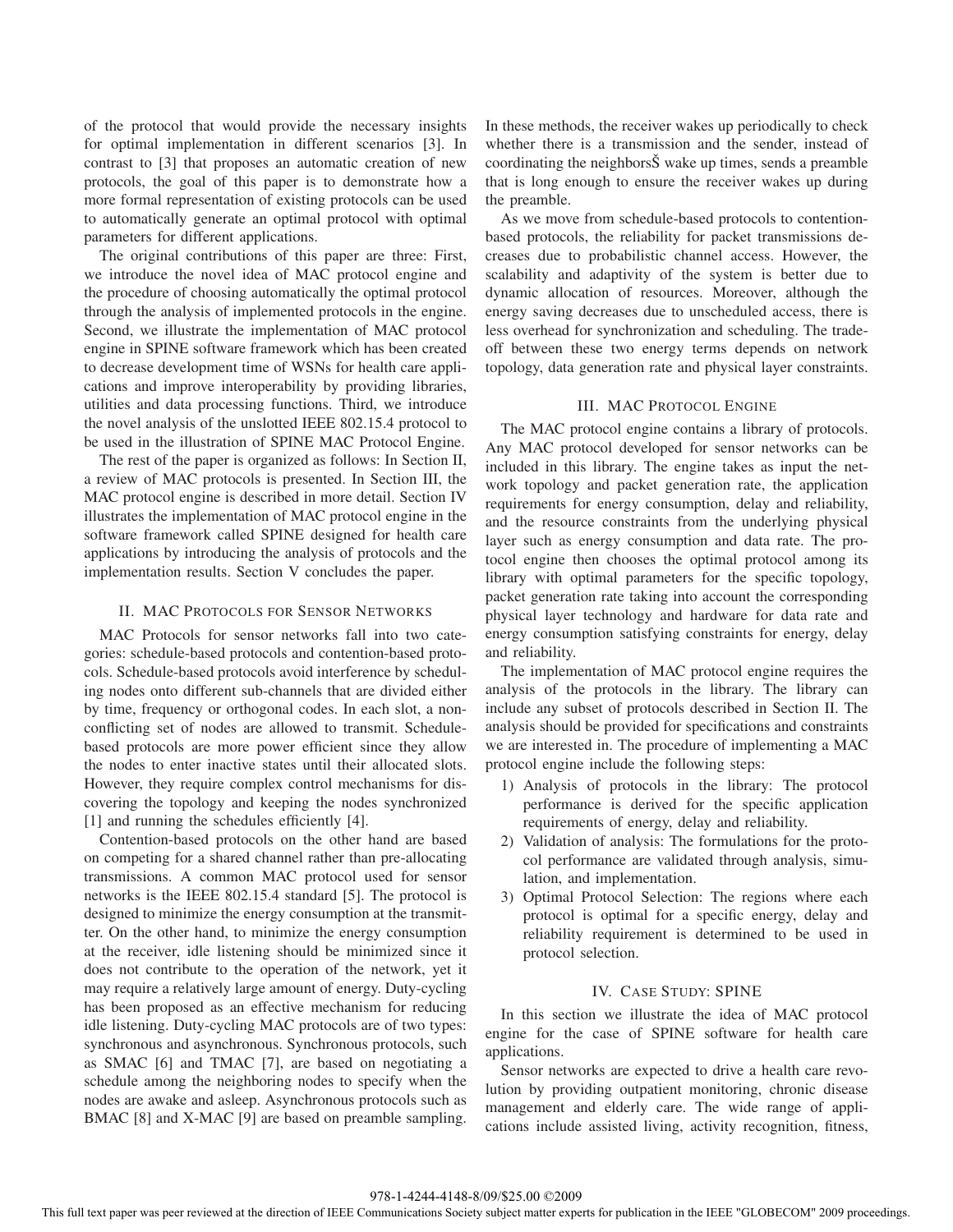

Fig. 1. Protocol Engine.

gait analysis, ergonomics and emotion recognition. Designing health care applications is too difficult and time consuming due to the lack of proper abstractions. SPINE software platform has been created to decrease development time and improve interoperability by providing libraries, utilities and data processing functions [10].

In health care applications, the network includes many sensor nodes placed on multiple places in the body and one coordinator node. The coordinator manages the network, collects and analyzes the data received from the sensor nodes, and acts as a gateway to connect the body area network to wide area networks for remote data access. The coordinator node is usually connected to a cell phone or PDA so is not energy limited whereas the sensor nodes are energy constrained due to the limited battery power. Currently SPINE supports WSNs with star topology, where sensor nodes communicate only with the coordinator although the framework can be easily extended to also support multi-hop communication and direct communication among sensor nodes.

The MAC protocol engine in SPINE includes two protocols: Time Division Multiple Access (TDMA) and IEEE 802.15.4. Therefore, we first propose a novel analysis of these protocols for the star topology supported by SPINE, and then validate and demonstrate how the engine chooses the optimal protocol under different application scenarios via the implementation in TinyOS.

In the next subsections, we propose a novel analysis of the IEEE 802.15.4 Unslotted Random Access Mechanism [5] and of a TDMA MAC protocol. The analysis aims at deriving the reliability, delay and energy consumption expressions of the MAC protocols. We then show how such an analysis is exploited by our protocol engine.

# *A. Analysis of Unslotted IEEE 802.15.4*

Here we propose an analysis of the unslotted IEEE 802.15.4 random access. Main original contributions of such an analysis, with respect to the slotted 802.15.4 random access analysis [11], are the modelling of single channel access and the misalignment across the slots of different nodes. The goal of the analysis is to derive expressions for the probability that a packet is successfully received, the delay in the packet delivery, and the average energy consumption.



Fig. 2. Markov Model for IEEE 802.15.4 Unslotted Random Access.

The analysis requires finding a set of equations that define the optimal network operating point uniquely. We give details in the sequel.

In the unslotted IEEE 802.15.4 carrier sense multiple access with collision avoidance (CSMA/CA) mechanism, each device in the network has two variables: NB and BE. NB is the number of times the CSMA/CA algorithm is required to backoff while attempting the current transmission.  $NB$  is initialized to 0 before every new transmission.  $BE$  is the backoff exponent, which is related to how many backoff periods a device must wait before it attempts to assess the channel. The algorithm is implemented using units of time called backoff periods. The parameters that affect the random backoff are  $BE_{\text{min}}$ ,  $BE_{\text{max}}$  and  $NB_{\text{max}}$ , which correspond to the minimum and maximum of  $BE$  and the maximum of NB respectively.

The unslotted CSMA/CA mechanism works as follows.  $NB$  and  $BE$  are initialized to 0 and  $BE_{\text{min}}$  respectively (Step1). The MAC layer delays for a random number of complete back-off periods in the range 0 to  $2^{BE} - 1$  (step 2) and then requests PHY to perform a CCA (clear channel assessment) (step 3). If the channel is assessed to be busy (step 4), the MAC sub-layer increments both  $NB$  and  $BE$  by one, ensuring that  $BE$  is not more than  $BE_{\text{max}}$ . If the value of  $NB$  is less than or equal to  $NB<sub>max</sub>$ , the CSMA/CA must return to Step 2, else the CSMA/CA must terminate with a Channel-Access-Failure status. If the channel is assessed to be idle (Step 5), the MAC layer starts transmission immediately.

The analysis is developed in two steps. We first study the behavior of a single device by using a Markov model (Fig.2). From such a model, we obtain the stationary probability  $\phi$  that the device attempts its carrier channel assessment (CCA). Second, we couple the per user Markov chains to obtain an additional set of equations that give the CCA assessments of other users. The solution of such a set of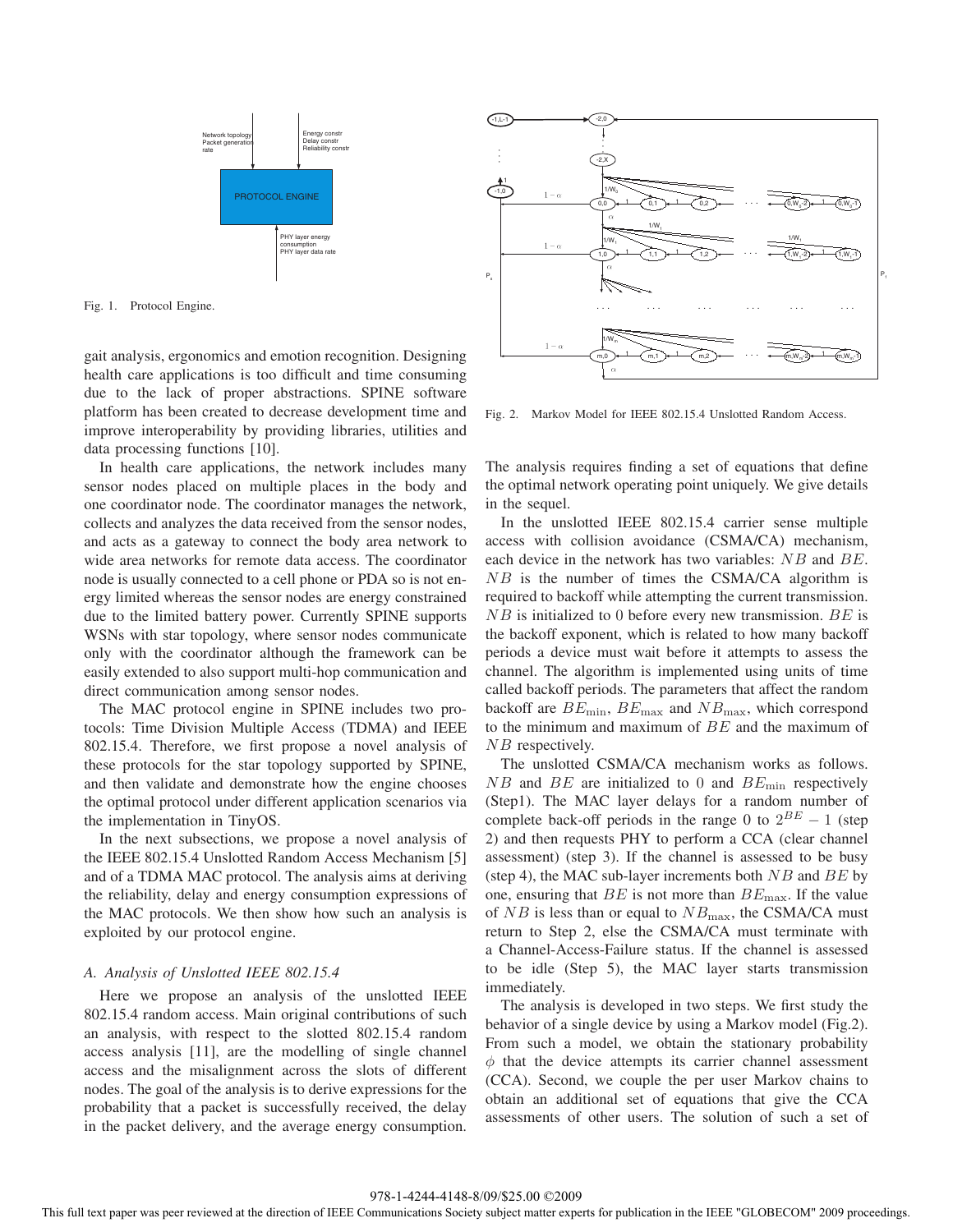equations provides us with the per user  $\phi$  and probability of free channel assessment.

We first develop the Markov model to determine  $\phi$ , see Fig. 2. Let  $c(t)$  be the stochastic process representing the counter for random delay and packet transmission duration. The integer time  $t$  corresponds to the beginning of the slot times. Let  $\alpha$  be the probability of assessing channel busy during CCA. Next, when entering the transmission state,  $L$  slots should be counted, where  $L$  denotes the packet transmission duration measured in slots∗. Let X denote the time duration to wait before the next transmission attempt measured in slots. Let  $s(t)$  be the stochastic process representing the delay line stages representing the number of times the channel is sensed busy before packet transmission  $(s(t) \in \{0, \dots, NB\})$ , or the transmission stage  $(s(t) = -1)$ at time t. The states  $(s(t) = -2)$  in Fig. 2 model unsaturated periodic traffic. We assume that the probability to start sensing is constant and independent of all other devices and of the number of retransmissions suffered. With this assumption,  $\{s(t), c(t)\}\$ is the two-dimensional Markov chain of Fig. 2 with the following transition probabilities:

$$
P\{i,k|i,k+1\} = 1, k \ge 0
$$
 (1)

$$
P\{0, k|i, 0\} = \frac{1 - \alpha}{W_0}, \ i < NB \tag{2}
$$

$$
P\{i, k|i-1, 0\} = \frac{\alpha}{W_i}, \qquad i \le NB, k \le W_i - 1 \tag{3}
$$

$$
P\{0, k|NB, 0\} = \frac{1}{W_0}.\tag{4}
$$

In these equations, the delay window  $W_i$  is initially  $W_0 =$  $2^{BE_{\text{min}}}$  and doubled any stage until  $W_i = W_{max}$  $2^{BE_{\text{max}}}$ ,  $(BE_{\text{max}} - BE_{\text{min}}) \le i \le NB$ . Equation 1 is the condition to decrement the delay line counter per slot. Equation 2 states that it is only possible to enter the first delay line from a stage that is not the last one  $(i < NB)$ after sensing the channel idle and hence transmitting a packet. Equation 3 gives the probability that there is a failure on channel assessment and the station selects a state in the next delay level. Equation 4 gives the probability of starting a new transmission attempt when leaving the last delay line, following a successful or failed packet transmission attempt.

Denote the Markov chain steady-state probabilities by  $b_{i,k} = P\{(s(t), c(t)) = (i, k)\}\$ , for  $i \in \{-1, NB\}$  and  $k \in \{0, \max(L-1, W_i-1)\}\.$  Using Equation 3, we have

$$
b_{i-1,0}\alpha = b_{i,0} \,, 0 < i \leq NB,
$$

which leads to

$$
b_{i,0} = [\alpha]^i b_{0,0}, 0 < i \leq NB.
$$

From Equations  $(1)$ –  $(4)$  we obtain

$$
b_{i,k} = \frac{W_i - k}{W_i} \left[ (1 - \alpha) \sum_{j=0}^{NB} b_{j,0} + \alpha b_{NB,0} \right] \quad \text{for } i = 0,
$$

∗We assume that this duration is an integer number of slots in the paper.

$$
b_{i,k} = \frac{W_i - k}{W_i} b_{i,0}, \quad \text{for } i > 0.
$$

Since the probabilities must sum to 1, it follows that

$$
1 = \sum_{i=0}^{NB} \sum_{k=0}^{W_i - 1} b_{i,k} + \sum_{i=0}^{L-1} b_{-1,i} + \sum_{i=0}^{X-1} b_{-2,i}
$$
  
= 
$$
\sum_{i=0}^{NB} b_{i,0} \left[ \frac{W_i + 1}{2} + (1 - \alpha)L + (1 - \alpha)X \right]
$$
  
+
$$
b_{NB,0} \alpha X.
$$

By substituting the expression for  $W_i$ , we obtain

$$
1 = \frac{b_{0,0}}{2} \left\{ [1 + 2(1 - \alpha)(L + X)] \frac{1 - \alpha^{NB+1}}{1 - \alpha} + 2X\alpha^{NB+1} + 2^{diffBE}W_0 \frac{\alpha^{diffBE+1} - \alpha^{NB+1}}{1 - \alpha} + W_0 \frac{1 - (2\alpha)^{diffBE+1}}{1 - 2\alpha} \right\}
$$
(5)

where  $diffBE = BE_{\text{max}} - BE_{\text{min}}$ . The transmission failure probability  $P_f$  is

$$
P_f = b_{NB,0}\alpha,\t\t(6)
$$

and the probability that a node starts to transmit is

$$
\tau = P_s = \phi(1 - \alpha),
$$

in which

$$
\phi = \phi_1 = \sum_{i=0}^{NB} b_{i,0} = b_{0,0} \frac{1 - \alpha^{NB+1}}{1 - \alpha}.
$$
 (7)

We have now derived one expression for  $\phi$  from the per user Markov models. By determining the interactions between users on the medium, we will now derive expressions for  $\alpha$ . Assume that there are N nodes in the network. Denote by  $M(s) = -1$  the event that there is at least one transmission in the medium by another node and assume that, without loss of generality, the sensing node is  $i_N$ , which is denoted as  $S^{i_N}(c) = -1$  if  $S^i(s) = -1$  is the event that node  $i$  is transmitting. Then, the probability that a node sensing the channel finds it occupied is  $\alpha = \Pr(M(s) = -1|S^{iN}(c))$ −1), which is computed as follows

$$
\alpha = \Pr(M(s) = -1|S^{i_N}(c) = -1)
$$
  
= 
$$
\sum_{n=0}^{N-2} {N-1 \choose n+1} \Pr\left(\bigcap_{k=1}^{n+1} S^{i_k}(s) = -1|S^{i_N}(c) = -1\right)
$$
  
= 
$$
\sum_{n=0}^{N-2} {N-1 \choose n+1} \Pr(S^{i_1}(s) = -1)
$$
  

$$
\times \Pr\left(\bigcap_{k=2}^{n+1} S^{i_k}(s) = -1|S^{i_1}(s) = -1, S^{i_N}(c) = -1\right).
$$
 (8)

The probability that node  $i_1$  is transmitting is

$$
Pr(S^{i_1}(s) = -1) = (L+1)P_s = (L+1)\phi(1-\alpha), \quad (9)
$$

#### 978-1-4244-4148-8/09/\$25.00 ©2009

This full text paper was peer reviewed at the direction of IEEE Communications Society subject matter experts for publication in the IEEE "GLOBECOM" 2009 proceedings.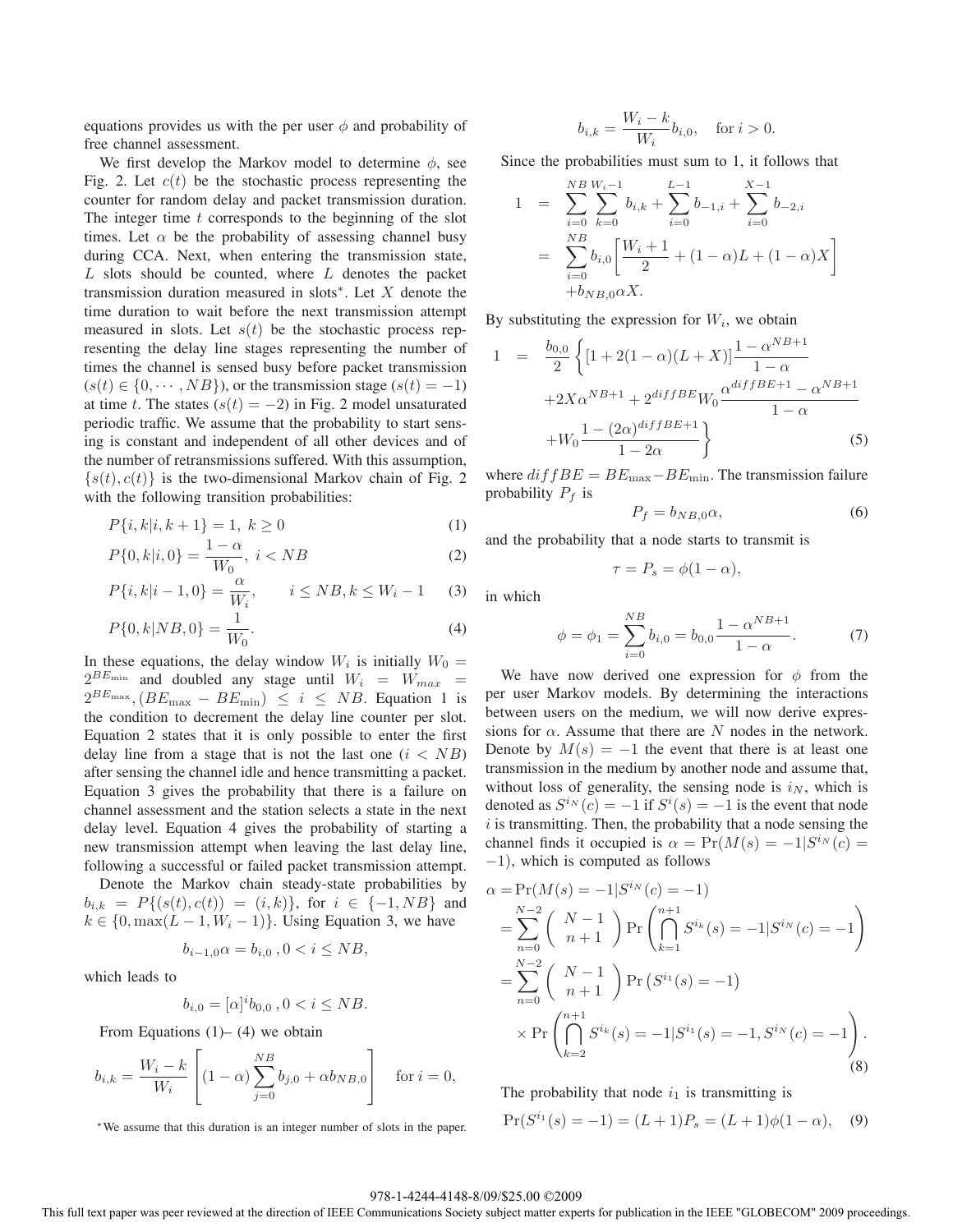which requires the node to sense (with probability  $\phi$ ) before transmission and the following slot to be empty (with probability  $(1 - \alpha)$ ). It is  $(L + 1)$  instead of L due to the misalignment in the slots of the nodes  $i_1$  and  $i_N$  in the unslotted 802.15.4 protocol.

To express the conditional probability in terms of  $\phi$ , the transmission pattern needs to be understood: If there was no difference between sensing the channel and starting the transmission, then in the unslotted case no two nodes would be transmitting simultaneously since the probability that two nodes start sensing simultaneously in the continuous case is zero. However, since there is a finite time between channel sensing and starting transmission, we assume that in the worst case, if two or more nodes start sensing in the same slot (slots are considered the same if the difference between their starting time is minimal), even if they are misaligned, the transmissions start at the same slot. The conditional probability is hence equivalent to

$$
\Pr\left(\bigcap_{k=2}^{n+1} S^{i_k}(s) = -1 \mid S^{i_1}(s) = -1, S^{i_N}(c) = -1\right)
$$
  
\n
$$
\simeq \Pr\left(\bigcap_{k=2}^{n+1} S^{i_k}(c) = -1 \mid S^{i_1}(c) = -1, S^{i_N}(c) = -1\right)
$$
  
\n(10)

Since we assumed that the probability  $\phi$  to sense in a given slot is independent across nodes, we can easily see that this is

$$
\Pr\left(\bigcap_{k=2}^{n+1} S^{i_k}(c) = -1 \mid S^{i_1}(c) = -1, S^{i_N}(c) = -1\right)
$$
  
=  $\phi^n (1 - \phi)^{N-2-n}$ , (11)

which requires nodes  $i_2, ..., i_{n+1}$  to sense and the remaining  $N-2-n$  nodes not to sense in the sensing slot of  $i_1$ . As a result,

$$
\alpha = (L+1)[1 - (1 - \phi)^{N-1}](1 - \alpha). \tag{12}
$$

.

From this, we can derive a second expression for  $\phi$ :

$$
\phi_2 = 1 - \left[1 - \frac{\alpha}{(L+1)(1-\alpha)}\right]^{\frac{1}{N-1}}
$$

The network operating point as determined by  $\phi$  and  $\alpha$  is given by solving the two non-linear Equations (7), (12).

We are now in the position to give the expression of the reliability. Recall that the reliability is defined as the probability of packet success. To have a successful packet transmission, the channel should be sensed idle when none of the other nodes is sensing the channel. The reliability is then given by the following simple expression:

$$
R = \sum_{i=0}^{NB} (1 - \phi)^{N-1} (1 - \alpha) \alpha^{i}
$$
  
=  $(1 - \phi)^{N-1} (1 - \alpha^{NB+1}).$  (13)

The average delay for the node, given that the packet is successfully transmitted, is given as follows:

$$
D = \left[ \sum_{i=0}^{NB} \left( \sum_{k=0}^{i} \frac{W_k + 1}{2} \right) \frac{\alpha^i (1 - \alpha)}{1 - \alpha^{NB+1}} + L \right] r_s,
$$

where  $r<sub>s</sub>$  is the slot duration. Finally, the average energy consumption is given by the following expression:

$$
E = P_l \left( \sum_{i=0}^{NB} \sum_{k=1}^{W_i - 1} b_{i,k} + \sum_{i=0}^{NB} b_{i,0} \right) + P_t \sum_{i=0}^{L-1} b_{-1,i}
$$
  
+ 
$$
P_s \sum_{i=0}^{X-1} b_{-2,i}.
$$
 (14)

where  $P_l$ ,  $P_t$  and  $P_s$  are the average energy consumption in idle-listen, transmit and sleep states respectively. We assume that the radio is put in idle-listen state during the random backoff.

#### *B. Analysis of TDMA Protocol*

In TDMA MAC protocols, we assume that  $N$  time slots are assigned to N nodes in the network. The nodes are synchronized with a predetermined synchronization packet transmission frequency f*s*. Each slot is long enough to accommodate guard time to account for synchronization errors and one packet transmission. The length of guard time is a function of f*s*.

The average delay of packet is given as follows:

$$
D = \frac{N}{2}t_s + t_p = \frac{N}{2} \left( \frac{d}{f_s} + 2t_p \right)
$$
 (15)

where  $t_s$  is the duration of TDMA slot,  $d$  is the clock drift per unit time and  $t_p$  is the packet transmission time, which corresponds to  $L$  times the slot time  $r<sub>s</sub>$  in the previous notation.

The reliability of TDMA schemes is approximately 1 assuming appropriate transmit radio powers are used and ignoring the interference from other networks.

The average energy consumption is given as follows:

$$
E = P_r L r_s f_s + P_t \frac{L}{L+X} + P_s \left( 1 - \frac{L}{L+X} - L r_s f_s \right)
$$
\n<sup>(16)</sup>

based on the assumption that  $L/(L+X) + Lr_s f_s \leq 1$ .

## *C. Analysis Validation*

To benchmark the theoretical framework presented above we implemented the two MAC protocols by using the software framework SPINE for health care applications, which runs on top of TinyOS 2.x [12] and Tmote Sky sensor nodes [13]. In both the simulation and the experimental implementation we choose the default parameters for IEEE 802.15.4, namely  $BE_{\text{min}} = 3$ ,  $BE_{\text{max}} = 5$ ,  $NB = 4$ ,  $f_s = 1/30Hz$  and  $d = 40\mu s$  per second unless otherwise

#### 978-1-4244-4148-8/09/\$25.00 ©2009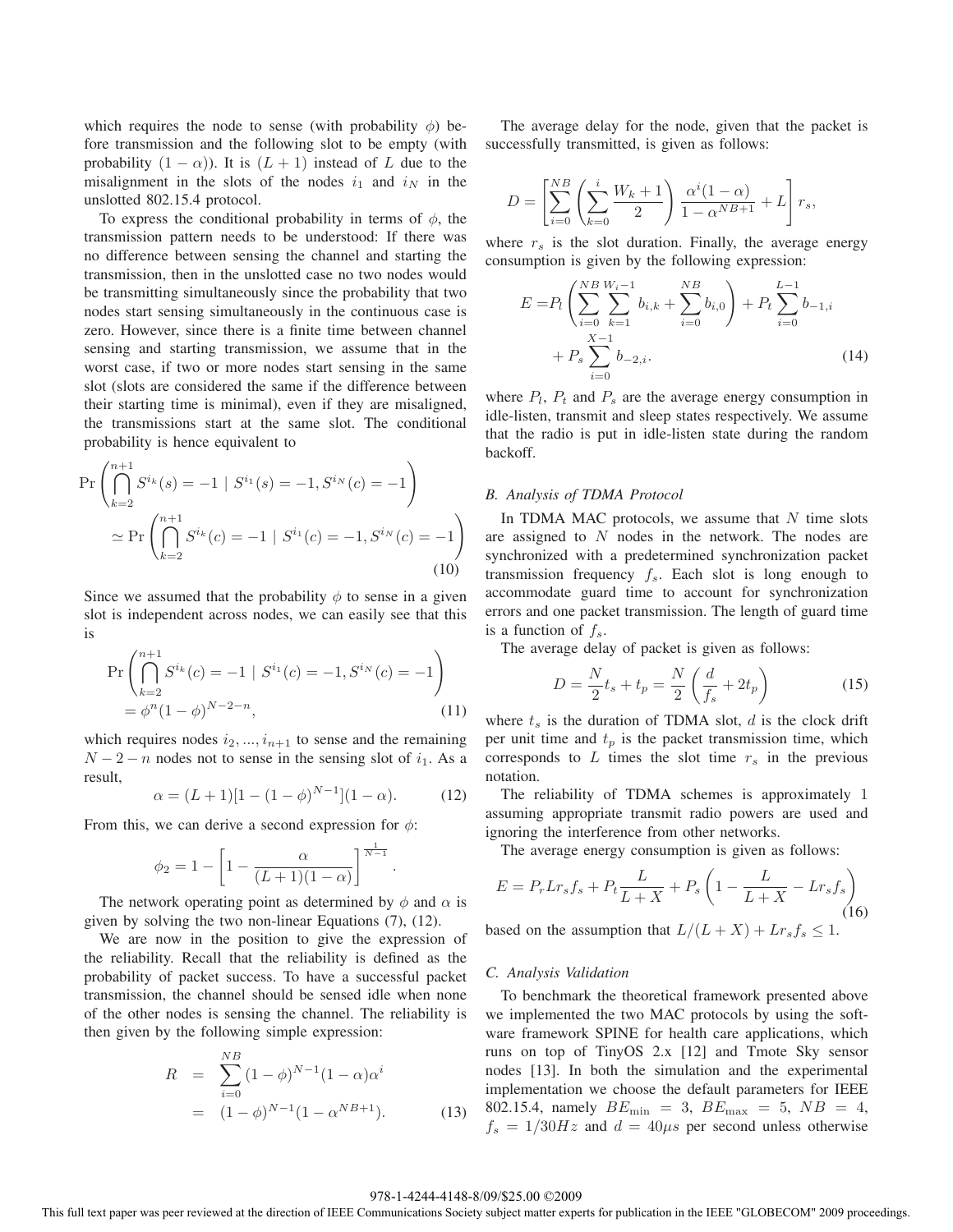TABLE I IEEE 802.15.4 MAC SPECIFICATIONS

| Parameter         | Values      |
|-------------------|-------------|
| $BE_{\text{min}}$ | [345678]    |
| $BE_{\rm max}$    | [345678]    |
| VR                | [0 1 2 3 4] |

stated. Nodes were placed at few meters from the clusterhead, and in line of sight.

Figure 3 shows the delay as obtained by analysis and experiments for different number of nodes, whereas Figure 4 gives the delay for different packet generation periods. The delay increases considerably for TDMA systems as the number of nodes increases. On the other hand, the delay is almost constant for IEEE 802.15.4 especially at low packet generation rates. The curves achieved by our analysis match quite well the experimental behavior. The slight difference between analysis and simulations is due to the unavoidable measurements delay in the TinyOS protocol stack.

Figure 5 shows the reliability for different number of nodes whereas Figure 6 gives the reliability for different packet generation periods as obtained by our analysis and experiments. The reliability is approximately 1 for TDMA MAC, except the small amount of packet losses in the experiments due to mainly rare channel attenuations and imperfect synchronization. The reliability is very close to 1 for random access schemes when the packet generation rate and number of nodes is low.

Figure 7 shows the energy for different number of nodes whereas Figure 8 gives the energy for different packet generation periods as obtained by analysis, cfr. (14) and (16), and experiments. The energy consumption of TDMA systems is better than random access protocols when the packet generation rate is very high and the number of nodes increases. However, as the packet generation rate decreases, the random access protocol performs better since there is no synchronization overhead. The small difference with the experimental results reflects the inaccuracies in the delay measurements, as we observed from the delay evaluation.

## *D. Optimal Protocol Selection*

In this section, we illustrate the selection of the optimal MAC by the MAC engine. Here, the optimal MAC is defined as the one that minimizes the energy consumption for certain reliability and delay constraints.

Figure 9 shows the optimal MAC chosen by the protocol engine for a network of  $N = 3$  nodes and a packet generation period  $P = 20$  ms. The TDMA MAC is the optimal solution when the delay constraint is greater than 10 ms. The parameter configuration for IEEE 802.15.4 MAC parameters that minimizes the energy consumption are  $BE_{\text{min}} = 3$ ,  $BE_{\text{max}} = 3$  and  $NB = 0$ , but when the reliability constraint is greater than 95%, this solution is infeasible and the best solution has  $NB = 1$  or  $NB = 2$  when the reliability is



Fig. 3. Experimental validation: delay for different number of nodes, with packet generation period  $P = 20$  ms.



Fig. 4. Experimental validation: delay for different packet generation periods, with  $N = 3$ .

close to 99%. By increasing the number of nodes till  $N = 9$ (see Figure 10), we see that the only feasible solutions with reliability greater than 95% are those with  $NB = 4$ , and higher backoff exponents.

In Figure 11 we report the results for a scenario with  $N =$ 9 and  $P = 20$  s. As we discussed in the previous section, the TDMA solution is not efficient with very low packet generation rate, because of the synchronization overhead. We observe that among the IEEE 802.15.4 MAC parameters, the best solution has  $BE_{\text{min}} = 3$ ,  $BE_{\text{max}} = 3$  and  $NB = 0$ .

# V. CONCLUSION

We presented a MAC engine, a novel approach to MAC protocol design based on selecting the optimal protocol with optimal parameters among a library of protocols in the protocol engine. The idea is to automate this selection based on the analysis of each protocol available in the engine. This procedure eliminates the need to restart the process of designing a MAC protocol for each possible application. The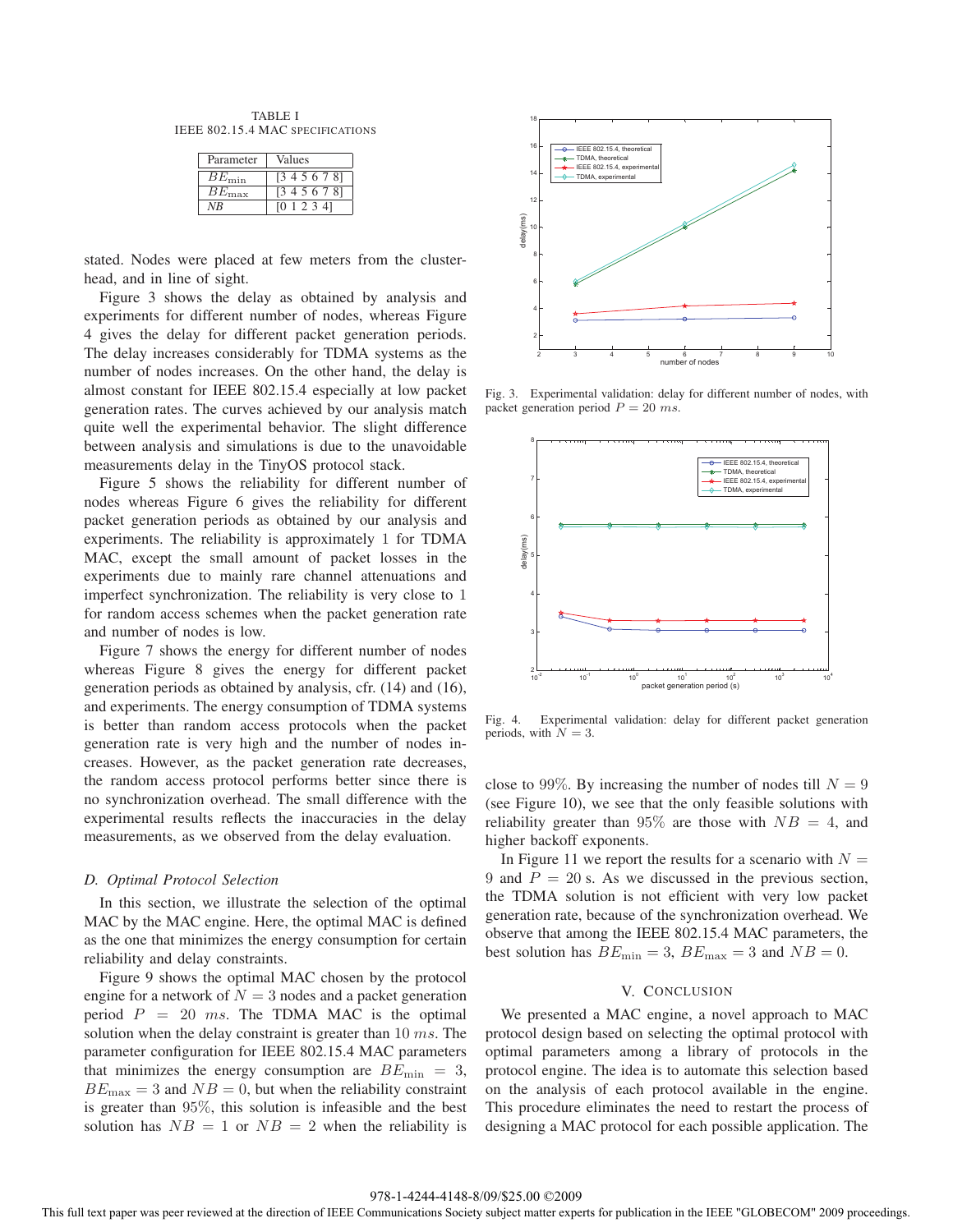

Fig. 5. Experimental validation: reliability for different number of nodes, with packet generation period  $P = 20$  ms.



Fig. 6. Experimental validation: reliability for different packet generation period, with  $N = 3$ .

MAC engine takes as input the application specifications (network topology and packet generation rate), the application requirements for energy consumption, delay and reliability, and the constraints from the underlying physical layer (energy consumption and data rate). The protocol engine then chooses the optimal protocol among its library with optimal parameters. The implementation of MAC protocol engine was illustrated in the software framework called SPINE designed for health care applications. Two prominent MAC protocols used for health care applications, IEEE 802.15.4 unslotted random access and Time Division Multiple Access (TDMA), were analyzed. Next, the analysis was validated via the implementation in TinyOS. The analysis was then used to demonstrate the process of choosing the optimal protocol under different application scenarios. We believe that this opens a new research area for the analysis of more complex protocols.



Fig. 7. Experimental validation: average energy consumption for different number of nodes, with packet generation period  $P = 20$  ms.



Fig. 8. Experimental validation: average energy consumption for different packet generation period, with  $N = 3$ .

#### **REFERENCES**

- [1] S. C. Ergen and P. Varaiya, "Pedamacs: Power efficient and delay aware medium access protocol in sensor networks," *IEEE Transactions on Mobile Computing*, vol. 5, no. 7, pp. 920–930, July 2006.
- [2] S. C. Ergen, A. Sangiovanni-Vincentelli, X. Sun, R. Tebano, S. Alalusi, G. Audisio, and M. Sabatini, "The tire as an intelligent sensor," *IEEE Transactions on Computer-Aided Design*, to appear in 2009.
- [3] V. Rodoplu and A. A. Gohari, "Challenges: Automated design of networking protocols," in *Proc. MobiCom 2008*, September 2008.
- [4] E. Uysal-Biyikoglu, B. Prabhakar and A. El Gamal, "Energy-efficient packet transmission over a wireless link," *IEEE/ACM Transactions on Networking*, vol. 10, no. 12, August 2002.
- [5] *IEEE Std 802.15.4-2996, September, Part 15.4: Wireless Medium Access Control (MAC) and Physical Layer (PHY) Specifications for Low-Rate Wireless Personal Area Networks (WPANs)*, IEEE, 2006. [Online]. Available: http://www.ieee802.org/15
- [6] W. Ye, J. Heidemann, and D. Estrin, "Medium access control with coordinated sleeping for wireless sensor networks," *IEEE/ACM Transactions on Networking*, vol. 12, no. 3, June 2004.
- [7] T. V. Dam and K. Langendoen, "An adaptive energy-efficient mac protocol for wireless sensornetworks," in *1st ACM Conf. on Embedded Networked Sensor Systems*, November 2003, pp. 171–180.
- [8] D. J. Polastre, J. Hill, "Versatile low power media access for wireless

## 978-1-4244-4148-8/09/\$25.00 ©2009